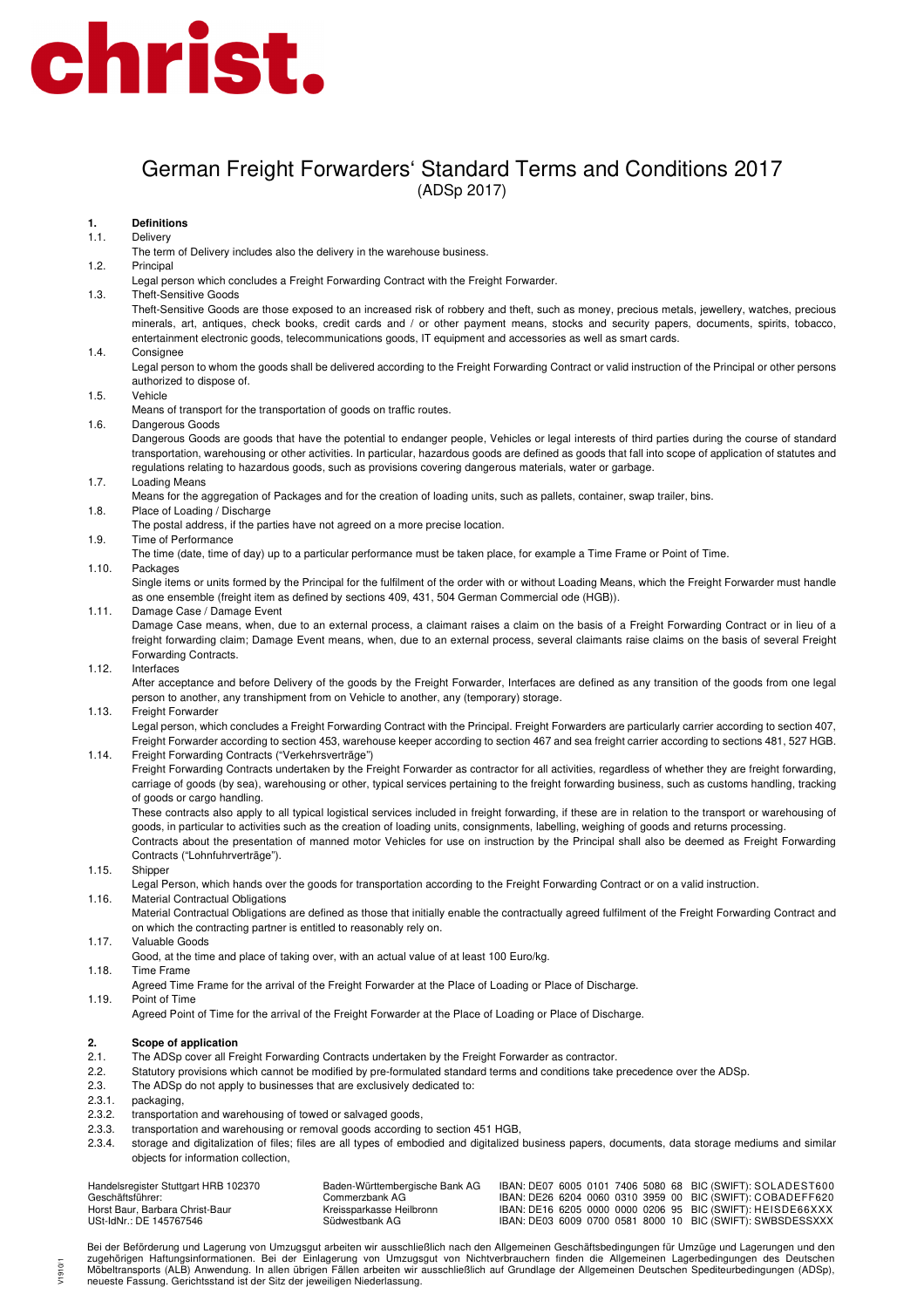- 2.3.5. abnormal and heavy-load transports, which require a transportation regulation permission or exception, crane services and associated assembly work.
- 2.4. The ADSp do not apply to Freight Forwarding Contracts with consumers as defined in Section 13 German Civil Code (BGB).

#### **3. Obligation of the Principal regarding placing of orders, information requirements, special goods**

3.1. The principal shall timely inform the Freight Forwarder about all essential parameters known to him affecting the carrying out of the order.

- These include 3.1.1. addresses, type and quality of the goods, the gross weight (including packaging and Loading Means of the Principal) or otherwise specified quantities, marks, numbering, quantities and type of Packages, specific characteristics of the goods (such as live animals and plants, perishability), the value of the goods (for example for customs purposes or the insurance of goods according to clause 21 ADSp) and Delivery times,
- 3.1.2. all public-legal duties and safety regulations, such as duties relating to customs, foreign trade regulations (particularly those relating to goods and people as well as specific country embargos) and legal safety obligations.
- 3.1.3. in case of carriage of goods by sea, all relevant data in the compulsory form relating to safety statues (e.g. International Convention for the Safety of Life at Sea (SOLAS)).
- 3.1.4. intellectual property rights of third parties, such as trademark and license limitations which are connected to the possession of the goods, including legal or regulatory hindrances capable of prejudicing the processing of the order.
- 3.1.5. specific technical requirements for the means of transport and particular cargo securing means to be supplied by the Freight Forwarder.
- 3.2. In case of Dangerous Goods, the Principal must inform the Freight Forwarder in due time and in text form about the quantity and specific nature of the hazard including – if required – the necessary safety measures. If Dangerous Goods fall into scope of the law on the transport of dangerous goods (Gesetz über die Beförderung gefährlicher Güter [GGBefG]) or if other transported and stored goods fall into scope of other Dangerous Goods or garbage related statutes or regulations, the Principal must provide the relevant information, in particular the classification according to the relevant Dangerous Goods laws, and, at the latest, during the handover of the goods, supply the required documentation.
- 3.3. In case of Valuable or Theft-Sensitive Goods, the Principal must inform the Freight Forwarder in text form regarding the type and value of the goods and the current risks involved to enable the Freight Forwarder to assess the acceptance of the order or take appropriate measures for the safe and damage-free completion of said order. In case of acceptance of the order, the Freight Forwarder is obliged to undertake appropriate safety measures for protecting the goods.
- 3.4. The Principal is responsible for supplying the Freight Forwarder with all information, certificates and other documentation required, such as customs classification, for the correct processing of customs or other statutorily required handling of the goods, including, but not limited to, security checks for air freight shipments.

#### **4. Rights and duties of the Freight Forwarder**

- 4.1. The Freight Forwarder shall act in the interest of the Principal, check the placed order for obvious faults and immediately inform the Principal, if required, about all dangers known by the Freight Forwarder for the fulfilment of the order. If required, the Freight Forwarder shall ask for instructions.
- 4.2. The Freight Forwarder takes care that the Vehicles, loading safety means and, if their presentation is agreed, Loading Means are in a technically perfect condition, comply with statutory provisions and the requirements of the Freight Forwarding Contract. Vehicles and Loading Means shall be equipped with the typical appliances, equipment or methods for the protection of the goods, in particular loading safety means. Vehicles shall have low emissions and noise as well a slow energy consumption.
- 4.3. The Freight Forwarder shall deploy reliable, appropriate and, for the particular task in question, suitable and Duly employed, qualified and trained drivers and, if required, with driver certification.
- 4.4. On foreign premises, the Freight Forwarder shall comply with the house rules, plant or construction site regulations in force, if they were announced to the Freight Forwarder. Section 419 HGB remains unaffected.
- 4.5. The Freight Forwarder is entitled to make customs clearance dependent on issuance of a written power of attorney that enables direct representation.
- 4.6. If the freight forwarder is assigned with the cross-border transportation of goods or the import or export customs clearance, the Freight Forwarder is, in case of doubt, also entitled to act in regards to the customs or other statutorily required handling of the goods, if the transport of the goods to the agreed destination would be impossible without such action. The Freight Forwarder is hereby entitled
- 4.6.1. to open packaging whenever such action is necessary to comply with statutorily required controls (for example, Freight Forwarder as regulated agent), and, subsequently, to undertake all measures necessary to complete the order, such as repackaging the goods.
- 4.6.2. to advance payments required by customs.

V1910/1

- 4.7. In case of lost or damaged goods or for delay in delivery and upon request by the Principal or Consignee, the Freight Forwarder must procure immediately all required and known information for securing their compensation claims.
- 4.8. In the absence of a separate agreement in the order supplied to the Freight Forwarder, the service does not include:<br>4.8.1. the supply or replacement of pallets or other Loading Means,
- the supply or replacement of pallets or other Loading Means,
- 4.8.2. the loading and unloading of goods, unless otherwise indicated by circumstances or common practice.
- 4.8.3. a transhipment ban (section 486 HGB does not apply),
- 4.8.4. the allocation of a shipment tracking system, unless it is in line for this sector of industry, whereas clause 14 remains unaffected.
- 4.8.5. returns, detours and hidden additional cargo.
- If in deviation to the actual order, one or more Packages are handed over and accepted for transportation by the Freight Forwarder, the Freight Forwarder and the Principal conclude a new Freight Forwarding Contract on these goods. In case of returns or hidden additional cargo and in absence of a separate agreement, the terms and conditions of the original Freight Forwarding Contract will apply. Clause 5.2 remains unaffected.
- 4.9. Further service and information obligations, for example quality management measures and their auditing, monitoring and evaluation systems as well as key performance indicators need to be expressly agreed.

## **5. Contact person, electronic communication and documents**<br>**5.1 Linon request of a contracting party** each side will nominate

Upon request of a contracting party, each side will nominate one or more contact persons to receive information, explanations and enquiries regarding the fulfilment of the contract and exchange names and addresses. This information needs to be updated in case of changes. if either contracting party fails to provide details for a contact person, then the relevant signatory to the contract shall be the designated contact person. Information obligations, which exceed the obligation in statutory provisions, for example measures of the Freight Forwarder in case of disruptions, in particular, an imminent delay during takeover or Delivery, obstacles to carriage and Delivery, damages to the goods or other disruptions (emergency concept) need to be agreed separately.

| Handelsregister Stuttgart HRB 102370 | Baden-Württembergische Bank AG |  |  |  | IBAN: DE07 6005 0101 7406 5080 68 BIC (SWIFT): SOLADEST600 |
|--------------------------------------|--------------------------------|--|--|--|------------------------------------------------------------|
| Geschäftsführer:                     | Commerzbank AG.                |  |  |  | IBAN: DE26 6204 0060 0310 3959 00 BIC (SWIFT): COBADEFF620 |
| Horst Baur, Barbara Christ-Baur      | Kreissparkasse Heilbronn       |  |  |  | IBAN: DE16 6205 0000 0000 0206 95 BIC (SWIFT): HEISDE66XXX |
| USt-IdNr.: DE 145767546              | Südwestbank AG                 |  |  |  | IBAN: DE03 6009 0700 0581 8000 10 BIC (SWIFT): SWBSDESSXXX |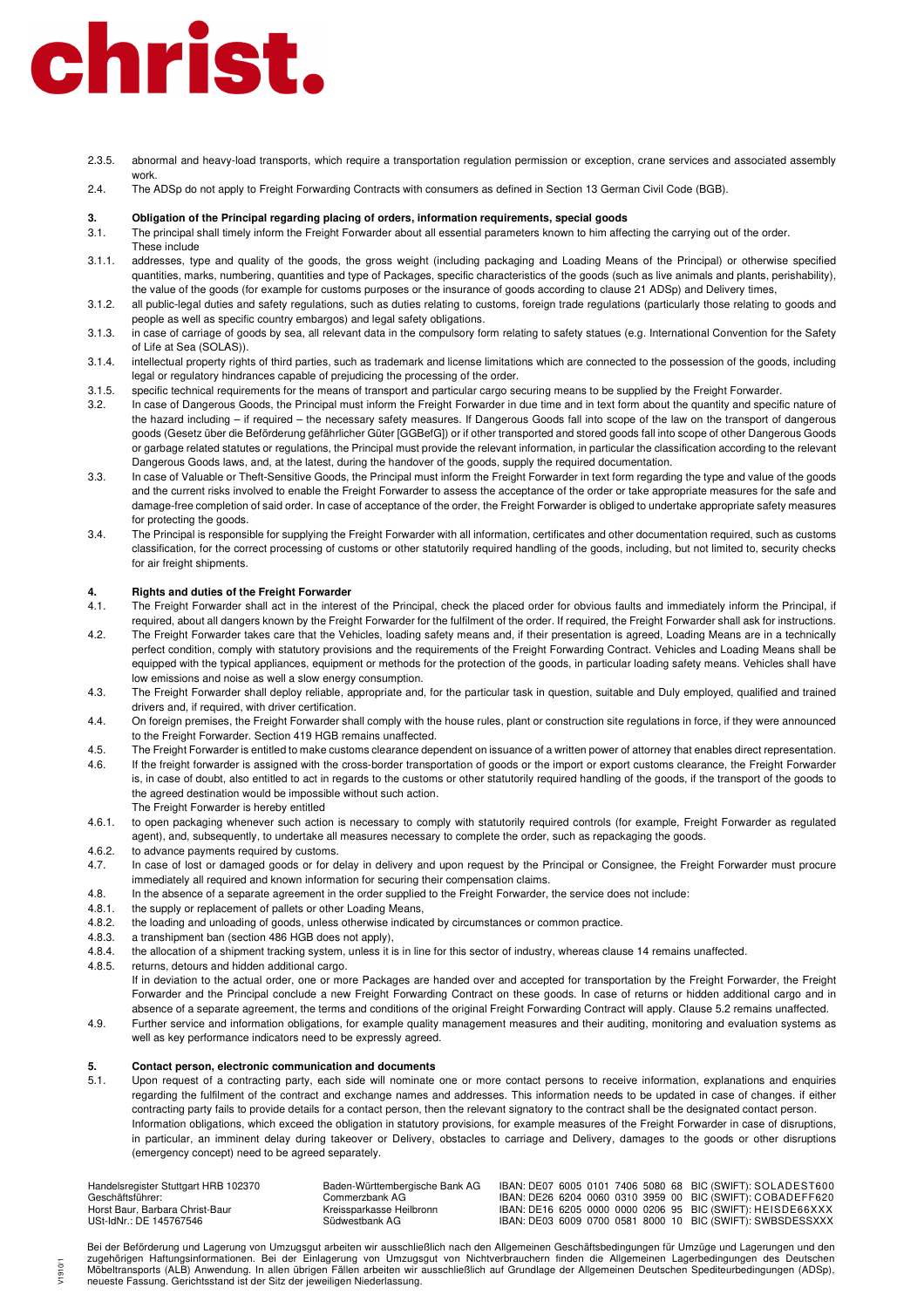- 5.2. In the absence of an expressly agreement, contractual statements by warehousing or transport personnel require approval from the respective party to be considered valid.
- 5.3. The Principal takes care of the required declarations to be supplied by the Principal's Shipper or Consignee during the fulfilment of the Freight Forwarding Contract at the Place of Loading and Place of Delivery, and of real actions, such as Delivery and receipt of the goods.
- 5.4. If agreed between the Principal and the Freight Forwarder, the parties will transmit and receive the shipping details, including the creation of the invoice, by electronic means (electronic data interchange / remote transmission).
- The transmitting party carries the responsibility for the loss, completeness and validity of any sent data. 5.5. In case of an agreement according to clause 5.4 ADSp, the parties ensure that their IT system is ready for operation and that data can be processed appropriately, including the usual safety and control measures, to protect the electronic data exchange and prevent unauthorized access, modification, loss or destruction by third parties. All parties are obliged to give timely notification of any changes to their IT systems that could affect the electronic data interchange.
- 5.6. Electronic or digital documents, in particular proof of deliveries, shall be considered equal to written documents. Furthermore, each party is entitled to archive written documentation in exclusively electronic or digital format and to eliminate originals, the latter always in consideration of the legal regulations regarding the same

#### . **6. Packaging and labelling duties of the Principal**

- 6.1. The Principal shall pack the goods, and if required, clearly and permanently label all goods with their required identifications, such as addresses, marks, numbers and symbols relating to the handling and characteristics of the goods. Old identification marks must be removed or garbled. The same applies for Packages.
- 6.2. Furthermore, the Principal is responsible for:
- 6.2.1. identifying all Packages belonging to the same shipment, to ensure easy recognition,
- 6.2.2. ensuring that Packages, if required, cannot be accessed without leaving external traces.

# **7. Securing cargo and supervisory duties of the Freight Forwarder <br>
<b>7.1** In all cases where loading and discharge occurs at more than one lo

- In all cases where loading and discharge occurs at more than one location, the Freight Forwarder takes care for the security of cargo until the last Place of Discharge and at all times, but not before the completion of loading in a transport safety manner.
- 7.2. The Freight Forwarder shall conduct controls at all Interfaces. The Freight Forwarder shall check completeness and identity of the goods, their apparent good order and condition as well as all seals, locks and record any irregularities.

#### **8. Receipt**

- 8.1. The Freight Forwarder shall issue a certificate of receipt with reservations noted, if necessary.
- In case of doubt, the certificate of receipt issued by the Freight Forwarder only confirms the number and type of packages, but not their content, value, weight or other measurements.
- 8.2. Previously loaded or sealed loading units, such as containers or swap bodies and previously transmitted data, the accuracy of the certificate of receipt regarding quantity and type of loaded Packages is vitiated, if the Freight Forwarder notifies the Principal on differences (in quantity) or damages, immediately after unloading the loading unit.
- 8.3. The Freight Forwarder must request proof of Delivery from the Consignee in form of a Delivery receipt listing all Packages as outlined in the order or other accompanying documentation. Should the Consignee refuse to issue a Delivery receipt, the Freight Forwarder must request instructions from the Principal.

The Principal can demand the Delivery receipt for a period of one year after the goods have been delivered.

- 8.4. As receipt for takeover or Delivery of the goods counts any signed document which gives evidence for fulfilment of the order, such as Delivery notes, forwarders certificate of receipt, consignment note, sea way bill, consignment bill or a bill of lading.
- 8.5. The certificate of receipt and Delivery receipt can also be issued electronically or digitally, unless the Principal requests the issuing of a consignment note, sea way bill, consignment bill or bill of lading.

#### **9. Instructions**

 $V1910'$ 

Upon conclusion of the contract, the Freight Forwarder must follow all instructions regarding the cargo, unless carrying out such instructions poses disadvantages to his business or damages to consignments of other Principals or Consignees. If the Freight Forwarder intends not to follow an instruction, then the Freight Forwarder shall inform the instructor immediately.

#### **10. Freight payment, cash on Delivery**

Notifications by the Principal to the effect that the order should be executed freight collect or for the account of the Consignee or a third party, for example according to Incoterms, do not exempt the Principal from his obligation to pay the Freight Forwarder its remuneration and outlays, including freights, customs charges and other expenses. Freight collect instructions, for example according to section 422 HGB, Articlr 21 CMR, remain unaffected.

### **11. Default of loading and Delivery times, demurrage**

- 11.1. In cases where the Principal must load or unload the Vehicle, the Principal has the obligation to do so within the agreed, otherwise within a reasonable loading and unloading time.
- 11.2. If, in case of carriage of goods by road, the parties agree on a Time Frame or Point of Time or is such notified by the Freight Forwarder without objection by the Principal, Shipper or Consignee, the loading and unloading time – irrespective of the number of shipments per Place of Loading and Discharge – for full truck loads, but with the exception for bulk goods, for Vehicles with 40 tons maximum permissible weight shall be maximum 2 hours per loading and per unloading in general. The times shall be reduced appropriately for Vehicles with a lower maximum permissible weigh in the individual case.
- 11.3. The loading or unloading time begins with the arrival of the road vehicle at the designated Place of Lading and Discharge (for example, by notifying the gate keeper), and ends when the Principal has completed all its duties.
- However, if a Time of Performance has been agreed for the arrival of road Vehicles at the Place of Loading and Discharge, the loading and unloading time does not begin before the agreed presentation time.
- 11.4. In cases where the contractually agreed loading and unloading time are not maintained due to reasons beyond the Freight Forwarder's scope of responsibility, the Principal must pay the Freight Forwarder the agreed, otherwise commonly accepted, demurrage fees.

| Handelsregister Stuttgart HRB 102370 | Baden-Württembergische Bank AG |  |  |  | IBAN: DE07 6005 0101 7406 5080 68 BIC (SWIFT): SOLADEST600 |
|--------------------------------------|--------------------------------|--|--|--|------------------------------------------------------------|
| Geschäftsführer:                     | Commerzbank AG.                |  |  |  | IBAN: DE26 6204 0060 0310 3959 00 BIC (SWIFT): COBADEFF620 |
| Horst Baur, Barbara Christ-Baur      | Kreissparkasse Heilbronn       |  |  |  | IBAN: DE16 6205 0000 0000 0206 95 BIC (SWIFT): HEISDE66XXX |
| USt-IdNr.: DE 145767546              | Südwestbank AG                 |  |  |  | IBAN: DE03 6009 0700 0581 8000 10 BIC (SWIFT): SWBSDESSXXX |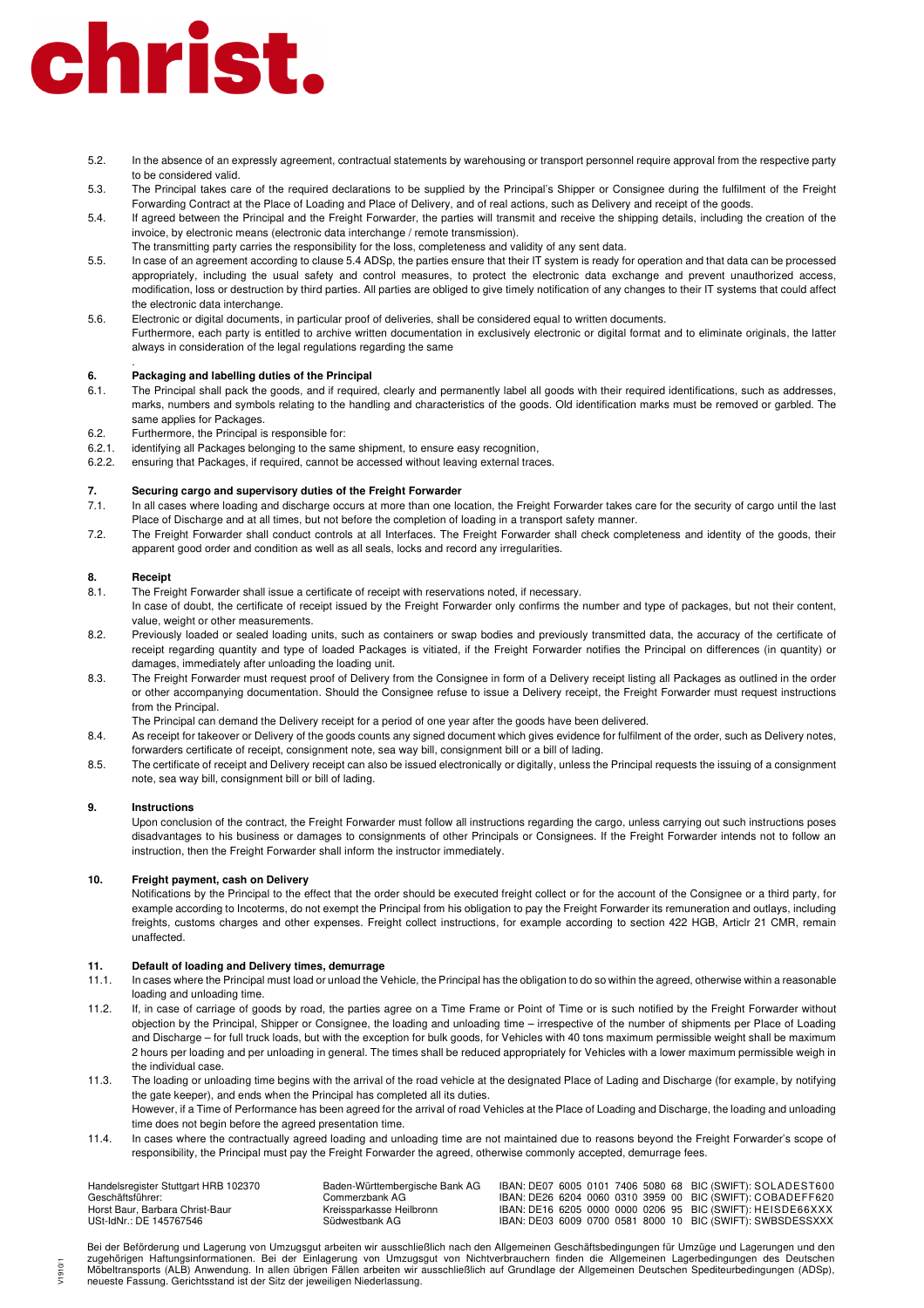11.5. The aforementioned provisions apply accordingly, when the Freight Forwarder is obliged to load and unload the goods, and when the Principal is exclusively committed to prepare the goods for loading or to accept them after unloading.

#### **12. Performance hindrances and force majeure**

- 12.1. If the Freight Forwarder is unable to take over the goods, or unable to take them over on time, the Freight Forwarder must immediately notify and seek instructions from the Principal. Section 419 HGB applies accordingly. The Principal remains entitled to terminate the Freight Forwarding Contract, whereas the Freight Forwarder is not entitled to ask for compensation according to section 415 (2) HGB.
- 12.2. Performance hindrances that do not fall within the scope of responsibility or either contracting party, free said parties of their performance duties for the duration of the hindrance and the extent of its impact.

Such performance hindrances are defined as force majeure, civil unrest, war or acts of terrorism, strikes and lock-outs, transport route blockades, and any other unforeseeable, unavoidable and serious events.

In case of a performance hindrance, the contracting parties are obliged to notify the other party immediately. Additionally, the Freight Forwarder is obliged to ask the Principal for instructions.

#### . **13. Delivery**

- 13.1. If, after arrival at the Place of Discharge, it becomes apparent that the unloading cannot take place within the time of unloading, the Freight Forwarder must immediately notify the Principal and request for relevant instructions. Section 419 HGB applies accordingly.
- 13.2. If the Freight Forwarder cannot adhere to the agreed Time of Performance or in the absence of an agreement to a reasonable time for Delivery, the Freight Forwarder shall request instructions from the Principal or the Consignee.
- 13.3. Should the Consignee not be located at his residence, business premises, or in an institution in which he is a resident, the goods, always assuming there are no obvious doubts regarding the entitlement to receive the goods of the person in question, may be delivered to:
- 13.3.1. at the residence: on an adult family member, a person employed by the family or an adult resident permanently sharing the accommodations,
- 13.3.2. at business premises: on a person employed there,
- 13.3.3. in institutions: on the head of the institution or a correspondingly authorized attorney-in-fact.
- 13.4. In cases where the Freight Forwarder and Principal have agreed on Delivery without the presentation to an actual person (for example, night, garage or assembly line deliveries), Delivery is deemed to have taken place on the actual physical deposit of the goods at the agreed location.
- 13.5. The Delivery can only take place under supervision of the Principal, Consignee or a third party authorized for reception. Clauses 13.3 and 13.4 ADSp remain unaffected.

#### **14. Information and restitution duties of the Freight Forwarder**

- 14.1. The Freight Forwarder is obliged to provide the Principal with the required reports and, on demand, to provide information on the status of the transaction and after carrying out the business to render account for it. However, the Freight Forwarder is only obliged to reveal costs, if the Freight Forwarder works on Principal's account.
- 14.2. The Freight Forwarder has the duty to give anything to the Principal what he has received by carrying out and managing the business.

#### **15. Warehousing**

- 15.1. The Principal has the duty to pack and mark the goods, if required, and to make available all documents and information to the Freight Forwarder for an appropriate storage.
- 15.2. The Freight Forwarder decides in its sole discretion if warehousing takes place in its own facilities or, if not otherwise agreed, those of third parties. Whenever warehousing takes place at third party warehouses, the Freight Forwarder must supply timely information regarding its name and location to the Principal or, whenever a warehouse warrant has been issued, to make a note of the information on the same.
- 15.3. The Freight Forwarder takes care for the duly maintenance and care of the warehouse and storage space, the drives on the premises and for securing the goods, in particular theft protection. Additional security measures, for example measures exceeding the statutory fire protection laws, must be expressly agreed.
- 15.4. Unless otherwise agreed:
- 15.4.1. takeover of the goods for warehousing begins with the unloading of the goods from the Vehicle by the Freight Forwarder and the Delivery ends with the completion of the loading of the goods by the Freight Forwarder.
- 15.4.2. inventory management is via the Freight Forwarder's inventory accounting.
- 15.4.3. there is one physical inventory inspection per year. On instruction of the Principal, the Freight Forwarder shall conduct further physical inventories against compensation.
- 15.5. With taking over the goods and if appropriate examination means are available, the Freight Forwarder is obliged to conduct a receiving inspection on types, quantities, marks, numbering, quantities of Packages as well as outer visible damages according to section 438 HGB.
- 15.6. The Freight Forwarder shall conduct regular inspections with appropriate personnel for securing the goods.
- 15.7. In case of stock shortfall and imminent changes at the goods, the Freight Forwarder shall immediately inform the Principal and ask for instructions. Section 471 (2) HGB remains unaffected.
- 15.8. Additional service and information obligations require an explicit agreement.

#### **16. Remuneration**

V1910/1

The services according to the Freight Forwarding Contract are compensated with the agreed remuneration, if this remuneration includes the costs for transportation and warehousing. Supplemental claims for costs occurred during regular transportation or warehousing and which were foreseeable at the time of the offer, cannot be claimed separately, unless otherwise agreed. Calculation errors are at the expense of the calculator. Sections 412, 418, 419, 491, 492, 588 until 595 HGB and comparable provisions of international conventions remain unaffected.

## **17. Compensation claims and right of recourse**

- The Freight Forwarder is, if not caused by his fault, entitled to ask for refund of expenses properly incurred, in particular those relating to average contributions, detention or demurrage charges, including additional packaging for protecting the goods.
- 17.2. If the Principal instructs the Freight Forwarder to receive goods an if, on reception of the goods by the Freight Forwarder, freight, cash on delivery, customs duties, taxes, or other expenses and charges are demanded, the Freight Forwarder is entitled – but not obliged – to pay these costs according to the circumstances he has properly assessed, and to claim reimbursement from the Principal, unless otherwise agreed.

| Handelsregister Stuttgart HRB 102370 | Baden-Württembergische Bank AG |  |  |  | IBAN: DE07 6005 0101 7406 5080 68 BIC (SWIFT): SOLADEST600 |
|--------------------------------------|--------------------------------|--|--|--|------------------------------------------------------------|
| Geschäftsführer:                     | Commerzbank AG.                |  |  |  | IBAN: DE26 6204 0060 0310 3959 00 BIC (SWIFT): COBADEFF620 |
| Horst Baur, Barbara Christ-Baur      | Kreissparkasse Heilbronn       |  |  |  | IBAN: DE16 6205 0000 0000 0206 95 BIC (SWIFT): HEISDE66XXX |
| USt-IdNr.: DE 145767546              | Südwestbank AG                 |  |  |  | IBAN: DE03 6009 0700 0581 8000 10 BIC (SWIFT): SWBSDESSXXX |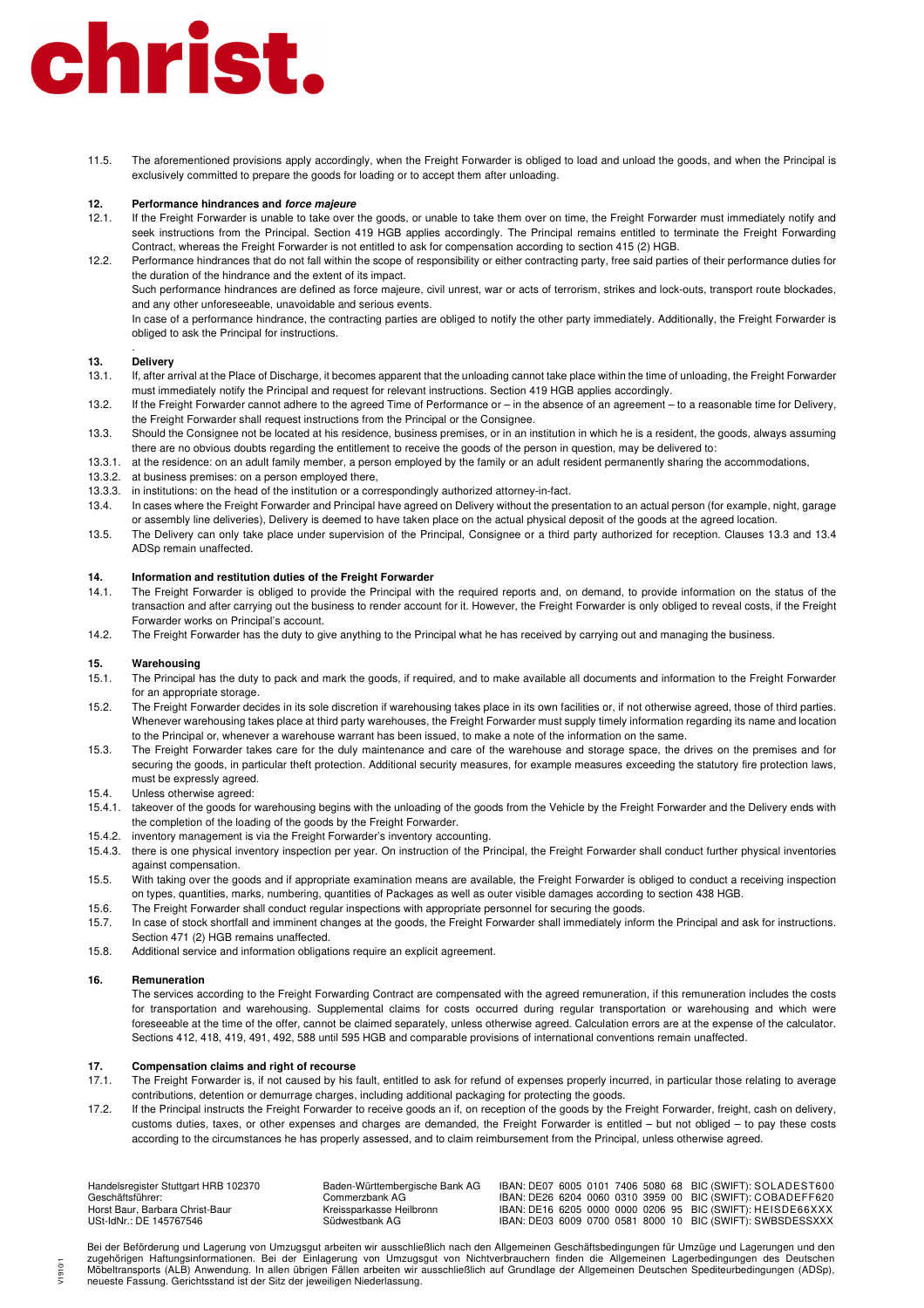17.3. On request, the Principal must immediately indemnify the Freight Forwarder for expenditures, such as freight, average contributions, customs duties, taxes and other fees demanded from the Freight Forwarder, in particular acting as a person authorized to dispose or as possessor of goods belonging to third parties, unless the Freight Forwarder is responsible for their accrual.

### **18. Invoices, foreign currencies**

- 18.1. Remuneration claims of the Freight Forwarder require the reception of an invoice or payment schedule in accordance to statutory requirements. If not otherwise agreed, the maturity is not dependent on presenting a delivery receipt in case of an uncontested delivery.
- 18.2. Regarding foreign Principals or Consignees, the Freight Forwarder is entitled to ask whether to receive payment in the relevant foreign currency or in Euro (EUR).
- 18.3. If the Freight Forwarder owes foreign currency or has advanced foreign currency amounts, the Freight Forwarder is entitled to ask for payment in either the relevant foreign currency or in Euro (EUR). In case or Euro (EUR), currency conversion is made according to the official exchange rate on the day of payment, which shall be evidenced by the Freight Forwarder.
- 18.4. Payment according to a credit memo procedure must be expressly agreed. In case of doubt, all credit memos are to be issued immediately, upon completion of services. Clause 18.1 first sentence ADSp is not applicable for credit memo procedures.

#### **19. Set-off, Retention**

In the face of claims arising from the Freight Forwarding Contract and associated non-contractual claims, set-off or retention is only permitted when the claim is due, uncontested, ready for decision or legally established.

#### **20. Lien and retention rights**

- 20.1. The Freight Forwarder is entitled to secure its demands arising from freight forwarding services according to the legally permitted regulations regarding lien and retention rights.
- 20.2. Lien rights can be exercised according to the legally established provisions, providing:
- 20.2.1. the threat and the required notifications about the exercise of the legitimate lien and the sale of the pledged items by the carrier shall be forwarded to the Consignee
- 20.2.2. the time limit of one month as specified in section 1234 BGB is superseded by a time limited of one week.
- 20.3. The Principal is entitled to prohibit the exercise of the lien by granting an equivalent security for its claims, such as a directly enforceable bank guarantee.

#### **21. Insurance of goods**

- 21.1. The Freight Forwarder arranges the insurance of the goods (e.g. goods in transit or warehousing insurance) with an insurer of its choice, when the Principal assigns the Freight Forwarder to do so prior to handing over the goods.
- 21.2. The Freight Forwarder shall arrange insurance for the goods if this is in the interest of the Principal. The Freight Forwarder can assume that insurance is in the interest of the Principal, in particular when:
- 21.2.1. the Freight Forwarder has arranged insurance for a previous Freight Forwarding Contract for the same Principal in the course of an ongoing business relationship,
- 21.2.2. the Principal has declared a value of the goods for the purpose of insurance.
- 21.3. The assumption that insurance is in the interest of the Principal according to clause 21.2 ADSp is discounted, in particular when:
- 21.3.1. the Principal has prohibited the purchase,
- 21.3.2. the Principal is a Freight Forwarder, carrier or warehouse keeper.
- 21.4. In case of purchasing insurance cover, the Freight Forwarder shall observe instructions of the Principal, in particular the amount insured and risks to be covered. In the absence of such an instruction, the Freight Forwarder must assess the type and scope of insurance in its sole discretion and purchase insurance cover at the usual market conditions.
- 21.5. If, due to the nature of the goods to be insured, or for another reason, the Freight Forwarder is unable to purchase insurance cover, the Freight Forwarder will notify the Principal immediately.
- 21.6. If the Freight Forwarder purchases an insurance after conclusion of the Freight Forwarding Contract and upon instruction of the Principal or recovers a claim or acts otherwise on behalf of the Principal regarding carrying out insurance claims or averages, the Freight Forwarder is entitled to a reasonable remuneration according to local standards, otherwise, an appropriate remuneration, in addition to the compensation of its expenses, even in the absence of a prior agreement.

### **22. Liability of the Freight Forwarder, Subrogation of claims of reimbursement**

- 22.1. The Freight Forwarder is liable for damages according to the statutory provisions. However, the following provisions shall apply, in as much as they do not contradict mandatory regulations, in particular the law of pre-formulated terms and conditions.
- 22.2. In all cases, where the Freight Forwarder is fault-based liable for losses or damages to the goods ("Güterschaden") according to clause 23.3 and 24, the Freight Forwarder must only pay the value and reimburse the costs according to sections 429, 420, 432 HGB instead of damage compensation.
- 22.3. In case of inventory divergences, the Freight Forwarder is entitled to balance the inventory with positive stock balance differences and stock shortfall of the same Principal for value evaluation in cases as set out in clause 24 ADSp.
- 22.4. If the Freight Forwarder has claims, for which the Freight Forwarder is not liable for, against a third party in case of damages, or in cases when the Freight Forwarder has claims exceeding the sum for which the Freight Forwarder is liable, the Freight Forwarder must subrogate such claims to the Principal upon request, unless the Freight Forwarder has a separate agreement to pursue claims on behalf and at the expense of the Principal. Sections 437, 509 HGB remain unaffected.

## **23. Liability limitations**

V1910/1

- Except in case of damages during carriage of goods by sea or ordered warehousing, the Freight Forwarder's liability for damages to goods is limited according to section 431 (1), (2) and (4) HGB, to:
- 23.1.1. 8.33 Special Drawing Rights (SDR) for every kg, whenever the Freight Forwarder is:
	- a carrier, as defined by section 407 HGB,
	- acting as principal ("Spediteur im Selbsteintritt"), fixed costs freight forwarder (Fixkostenspediteur) or consilidator ("Sammelladungsspediteur"), according to sections 458 to 460 HGB or
	- care, custody and control Freight Forwarder ("Obhutsspediteur") according to Section 461 (1) HGB.

| Handelsregister Stuttgart HRB 102370 | Baden-Württembergische Bank AG |  |  |  | IBAN: DE07 6005 0101 7406 5080 68 BIC (SWIFT): SOLADEST600 |
|--------------------------------------|--------------------------------|--|--|--|------------------------------------------------------------|
| Geschäftsführer:                     | Commerzbank AG-                |  |  |  | IBAN: DE26 6204 0060 0310 3959 00 BIC (SWIFT): COBADEFF620 |
| Horst Baur. Barbara Christ-Baur      | Kreissparkasse Heilbronn       |  |  |  | IBAN: DE16 6205 0000 0000 0206 95 BIC (SWIFT): HEISDE66XXX |
| USt-IdNr.: DE 145767546              | Südwestbank AG                 |  |  |  | IBAN: DE03 6009 0700 0581 8000 10 BIC (SWIFT): SWBSDESSXXX |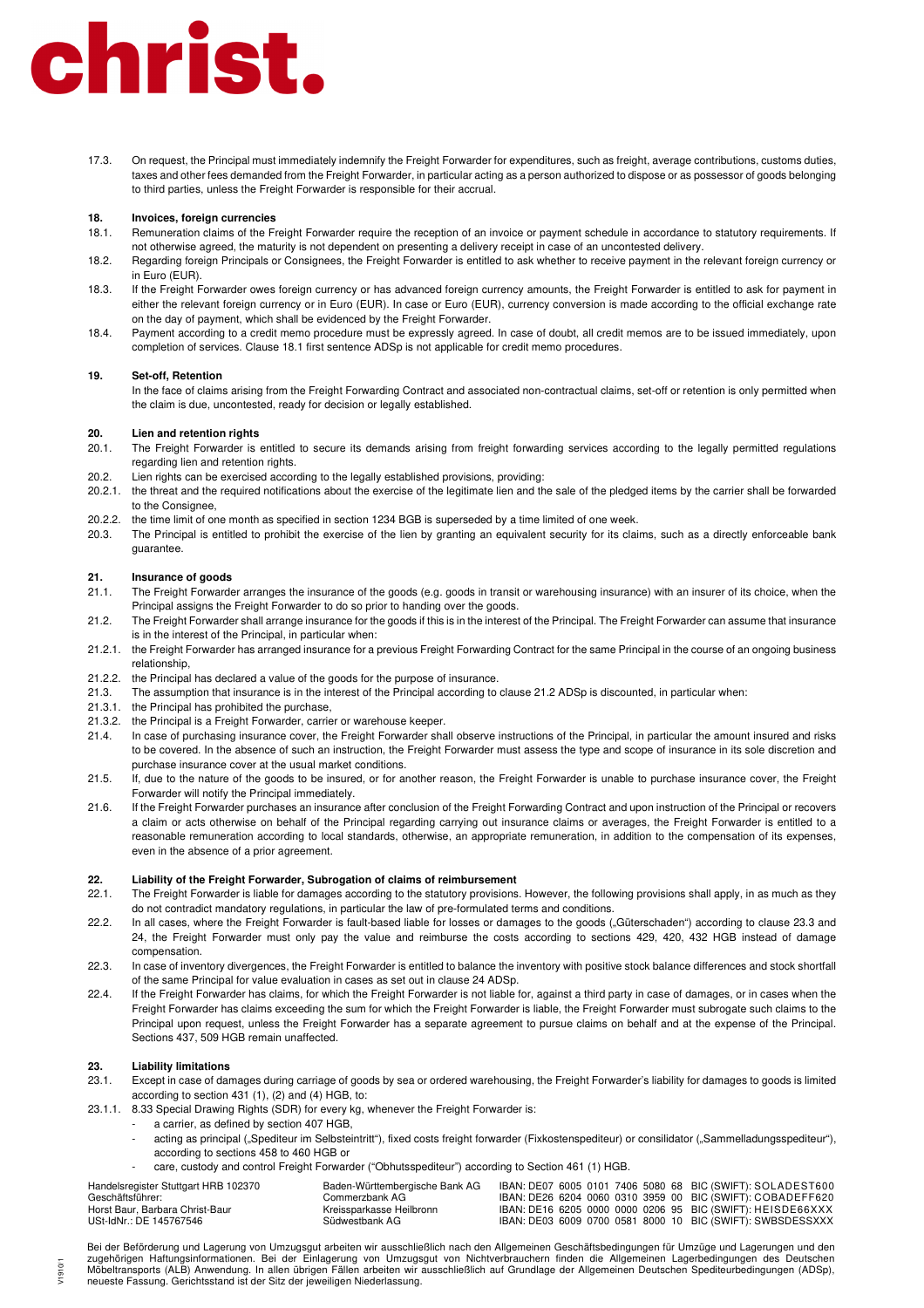- 23.1.2. 2 instead of 8.33 SDR for every kg, whenever the Principal has agreed to a Freight Forwarding Contract which is subject to a variety of transport means and includes carriage of goods by sea and an unknown damage place.
- In case of a known damage place, the liability according to section 452a HGB is subject to the liability exclusion and liability limitation of the ADSp. 23.1.3. Whenever Freight Forwarder's liability according to clause 23.1.1 ADSp exceeds an amount of EUR 1.25 million per Damage Case, this liability is furthermore limited to EUR 1.25 million per Damage Case, or to 2 SDR for every kg, whichever amount is higher.
- 23.2. The liability of the Freight Forwarder for damages to the goods in its custody for Freight Forwarding Contracts which are subject to carriage of goods by sea and cross-border transportation is limited to the maximum statutory liability amount. Clause 25 ADSp remains unaffected.
- 23.3. For all cases out of scope of clauses 23.1 and 23.2, such as section 461 (2) HGB, 280 ff BGB, the liability of the Freight Forwarder for damages to goods is limited according to section 431 (1), (2) and (4) HGB to a maximum of:
- 23.3.1. 2 SDR per kg for Freight Forwarding Contracts relating to carriage of goods by sea or a transportation by a variety of transport means, but including carriage of goods by sea,
- 23.3.2. 8.33 SDR per kg for all other Freight Forwarding Contracts.
- 23.3.3. Furthermore, the Freight Forwarder's liability is limited to the maximum amount of EUR 1.25 million for each case of damage.
- 23.4. The liability of the Freight Forwarder for all other damages than damages to the goods with the exception of damages during ordered warehousing or damages to personal injury or goods of third parties is limited to three times the amount that would be payable for the loss of goods according to causes 23.3.1 or 23.3.2 ADSp. Furthermore, the Freight Forwarder's liability is limited for each case of damage to the maximum amount of EUR 125,000.
- 23.4.1. Sections 413 (2), 418 (6), 422 (3), 431 (3), 433, 445 (3), 446 (2), 487 (2), 491 (5), 520 (2), 521 (4), 523 HGB as well as any relevant mandatory liability provisions in international conventions shall remain unaffected.
- 23.4.2. Clause 23.4 ADSp is not applicable on statutory provisions, such as Article 25 Montreal Convention (MC), Article 5 Règles uniformes concernant le Contrat de transport international ferroviaire des marchandises (CIM) or Article 20 Convention de Budapest relative au contract de transport de marchandises en navigation intérieure (CMNI) which extend Freight Forwarder's liability or permit to extend.
- 23.5. If Freight Forwarder's liability according to Articles 23.1, 23.3 and 23.4 ADSp exceeds the amount of EUR 2.5 million per Damage Event, the Freight Forwarder's liability is, irrespective of how many claims arise form a single Damage Event, further limited to a maximum amount of EUR 2.5 million per Damage Event or to 2 SDR per kg for lost or damaged goods, whichever amount is higher. When there is more than one claimant, the Freight Forwarder's liability shall be proportionate to individual claims.

### **24. Liability limitations for ordered warehousing, inventories and declaration of value**

- 24.1. In the case of ordered warehousing, the liability of the Freight Forwarder for damages to goods is limited to:
- 24.1.1. 8.33 SDR for every kg corresponding to sections 431 (1), (2) and (4) HGB,
- 24.1.2. a maximum of EUR 35,000 per Damage Case.
- 24.1.3. EUR 70,000 per year, in cases where the damage claimed by the Principal bases, contrary to clause 24.1.2 ADSp, on a difference between calculated stock and actual stock of the inventory, irrespective of the amount and type of inventory taking and the amount of Damage Cases causing the difference in inventory.
- 24.2. Upon payment of an agreed supplement and prior to warehousing of goods, the Principal can specify a value in text form for an increased liability that differs from the maximum amounts stipulated in clause 24.1. In this case, the specified value replaces the relevant maximum amount.
- 24.3. In case of warehousing upon instruction, the Freight Forwarder's liability for other damages, excluding damages to personal injury or goods of third parties, is limited to EUR 35,000 per case of damage.
- 24.4. In case of warehousing upon instruction, but excluding personal injury or damages to goods of third parties, the Freight Forwarder's liability is always limited to EUR 2.5 million per Damage Event, irrespective of how many claims arise form a single Damage Event. When there is more than one claimant, the Freight Forwarder's liability shall be proportionate to individual claims. Clause 24.2 ADSp remains unaffected.

#### **25. Exclusion of liability for carriage of goods by sea and inland waterway transportation**

- 25.1. In accordance with section 512 (2) No. 1 HGB, it is agreed that: The Freight Forwarder in its position as carrier is not responsible for any faulty or neglect on the part of its servants or of the ship's company, insofar as the corresponding damage was caused in the course of steering or otherwise operation the ship, or was caused by fire or explosion on board the ship and the measures taken were not predominantly for the benefit of the cargo.
- 25.2. According to Article 25 (2) CMNI it is agreed that the Freight Forwarder in its position as carrier or actual carrier is not liable for damages and losses arising from:
- 25.2.1. an act of omission by the master of the vessel, the pilot or any other person in the service of the vessel, pusher or tower during navigation or in the formation or dissolution of a pushed or towed convoy, provided that the Freight Forwarder complied with the obligations set out for the crew in Article 3 (3) CMNI, unless the act or omission results from an intention to cause damage or from reckless conduct with the knowledge that such damage would probably result,
- 25.2.2. fire or an explosion on board the vessel, where it is not possible to prove that the fire or explosion resulted from a fault of the Freight Forwarder or the actual carrier or their servant or agents or a defect of the vessel,
- 25.2.3. the defects existing prior to the voyage of his vessel or of a rented or chartered vessel if he can prove that such defects could not have been detected prior to the start of the voyage despite due diligence.
- 25.3. Clause 22.4 ADSp remains unaffected.

#### **26. Non-contractual liability**

In accordance with sections 434, 436 HGB, the above mentioned liability exclusions and limitations also apply to non-contractual claims. Clause 23.4.1 ADSp applies accordingly.

# **27. Qualified fault**

 $V1910'$ 

- Liability exclusions and limitations listed in clauses 22.2, 22.3, 23.3 and 23.4 in conjunction with 23.5, 24 as well as 26 ADSp do not apply when the damage has been caused by:
- 27.1.1. intent or gross negligence of the Freight Forwarder or vicarious agents or
- 27.1.2. infringement of Material Contractual Obligations, whereby such claims are limited to predictable and typical damages.
- 27.2. Divergent from clause 27.1.2 ADSp, only the liability limitations of clause 24.1 and 24.2 ADSp do not apply in case of gross negligent or intentional infringements of Material Contractual Obligations only.
- 27.3. Sections 425, 507 HGB remain applicable within their scope of application.

| Handelsregister Stuttgart HRB 102370 | Baden-Württembergische Bank AG |  |  | IBAN: DE07 6005 0101 7406 5080 68 BIC (SWIFT): SOLADEST600 |
|--------------------------------------|--------------------------------|--|--|------------------------------------------------------------|
| Geschäftsführer:                     | Commerzbank AG-                |  |  | IBAN: DE26 6204 0060 0310 3959 00 BIC (SWIFT): COBADEFF620 |
| Horst Baur, Barbara Christ-Baur      | Kreissparkasse Heilbronn       |  |  | IBAN: DE16 6205 0000 0000 0206 95 BIC (SWIFT): HEISDE66XXX |
| USt-IdNr.: DE 145767546              | Südwestbank AG                 |  |  | IBAN: DE03 6009 0700 0581 8000 10 BIC (SWIFT): SWBSDESSXXX |